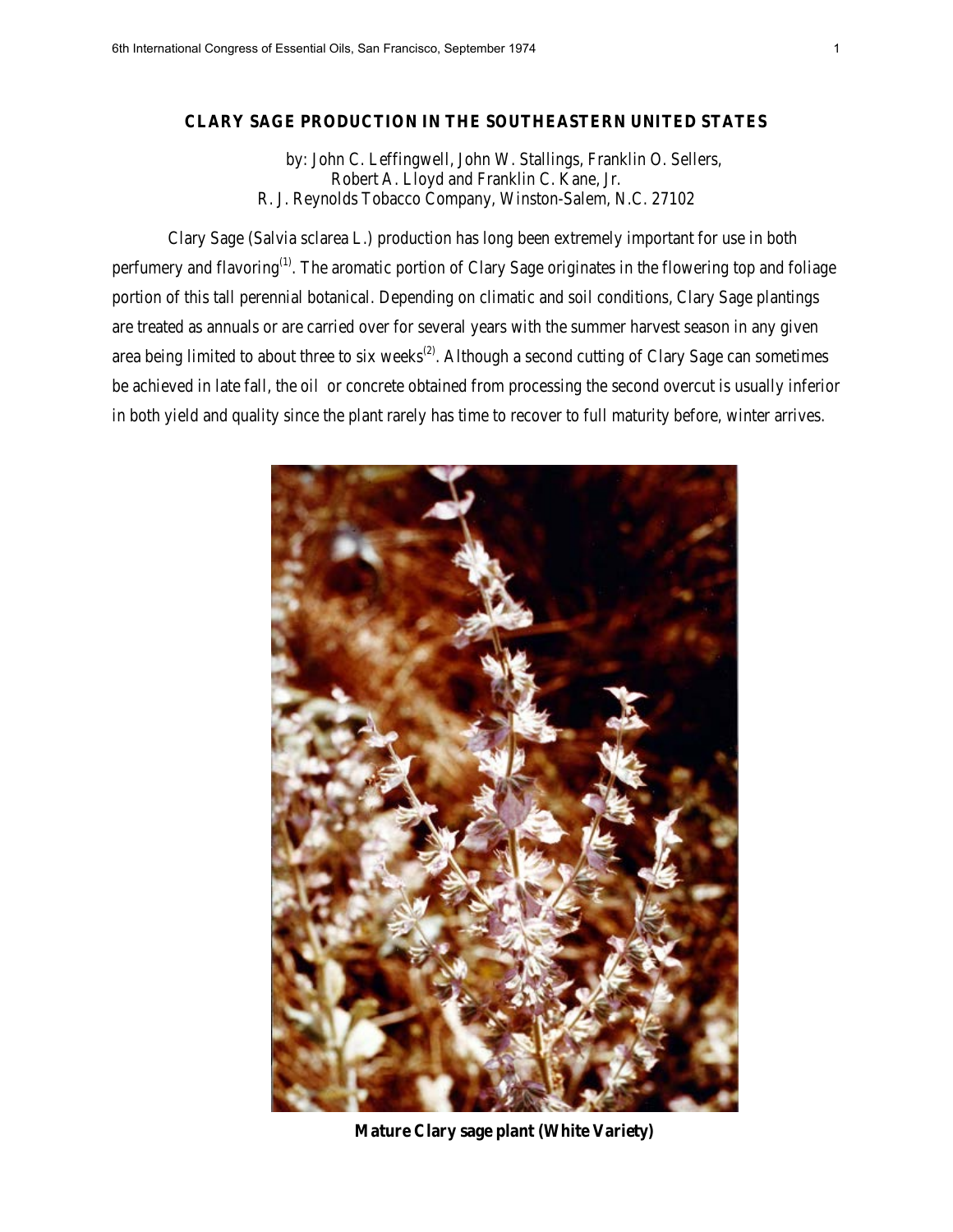

**Mature Clary sage plant (Pink Variety)**

The oil of Clary Sage is valued by perfumers for use in conjunction with Lavendin, Lavender, and Bergamot and is now also used extensively in trace quantities for rounding off the aroma of perfume oils containing quality synthetic linalool and linalyl acetate chemicals produced either from the Roche acetylenic route or the Glidden pinene process. It is used In Oriental perfume creations and "tabac" type fragrances and possesses real value in the so-called "Herbal" compounds.

Clary Sage oil is considered by many perfumers as possessing a characteristic note of sexuality so indispensable in the most expensive perfume creations.

Although only a relatively small quantity of the Oil of Clary Sage is used on the flavoring side, it is .well known that certain European wines and liqueurs (Rhine types and vermouths, for example) owe their characteristic individuality to the trace addition of this essential oil. In fact, the German name for this oil (Muskateller Salbeiol) is literally translated as "muscatel sage  $oil^{(3)}$ .

The tobacco-like dry out note of this oil, which is of so much value in perfumery, is also very interesting in the highly specialized tobacco flavor field $(4)$ .

Historically, Clary Sage appears to have its origin in the countries bordering the northern Mediterranean Sea<sup>(1)</sup>. In the last forty years, this plant has been commercially cultivated in France, Russia, Hungary, Bulgaria, Italy, Morocco, Romania, England, and Yugoslavia. In the 1950's a serious attempt was made in the far western peppermint growing areas of Oregon and Washington in the United States, but these efforts met with little success. Today, only the south of France and the Crimean and Caucasus districts of the Union of Soviet Socialists Republic bordering the Black Sea represent a major factor in the world production of Clary Sage.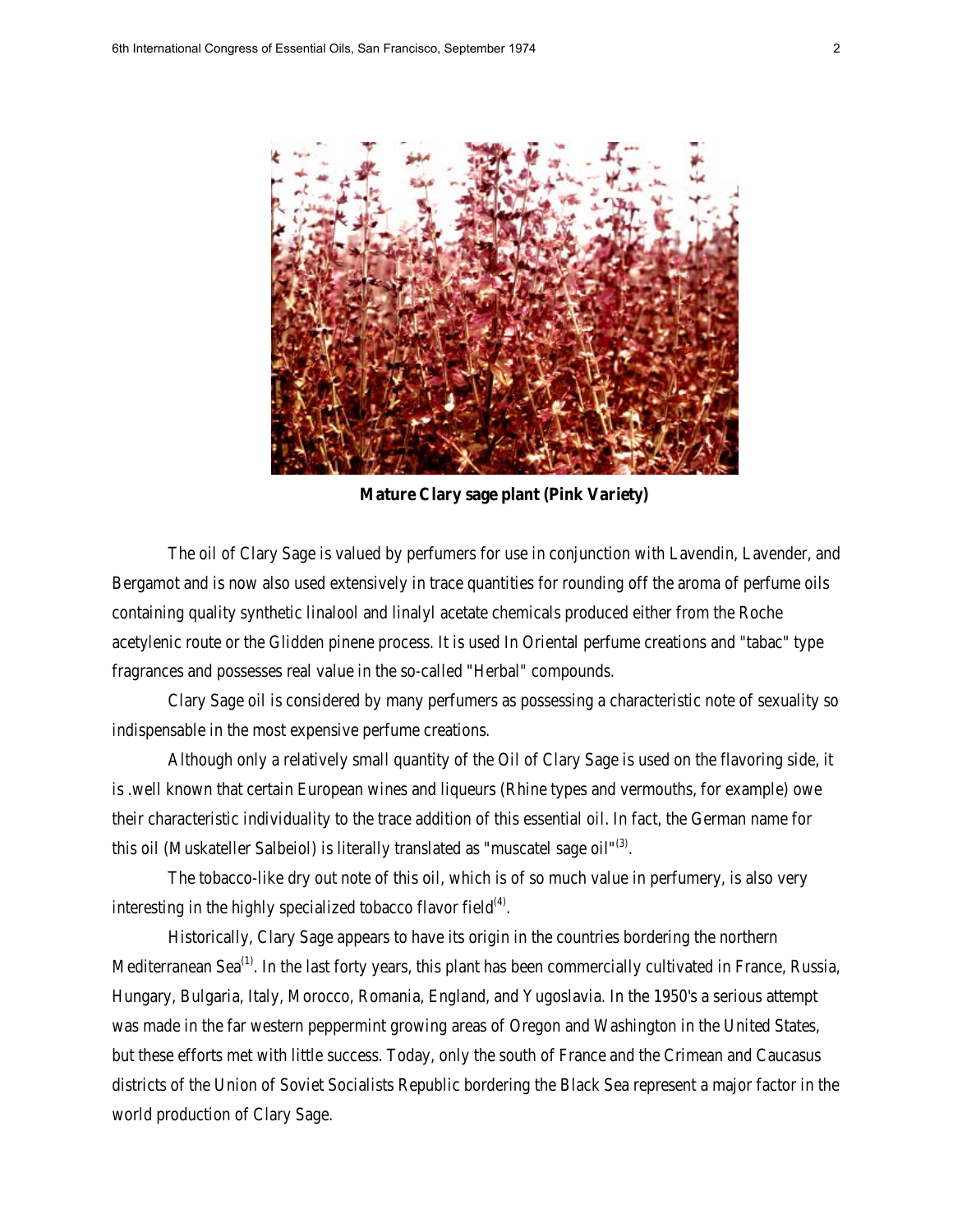Over ten years ago, R. J. Reynolds undertook a program of adapting the cultivation of Clary Sage and other essential oil bearing crops to the rich and fertile coastal plain near the old, and historically important, town of Edenton which was the capital of the original British Royal Crown Colony of North Carolina.



**Avoca location** 



**View of Facility from Albemarle Sound**

Our Avoca plantation, which is located at the western end of Albemarle Sound in Bertie County, is situated in an area where the altitude and climatic conditions contrast sharply with the higher and dryer regions such as are found in the Departments of Var, Basses-Alpes, Drome, etc. in the South of France. Because of this, an extensive agronomy program was required to adapt and select strains of Salvia sclarea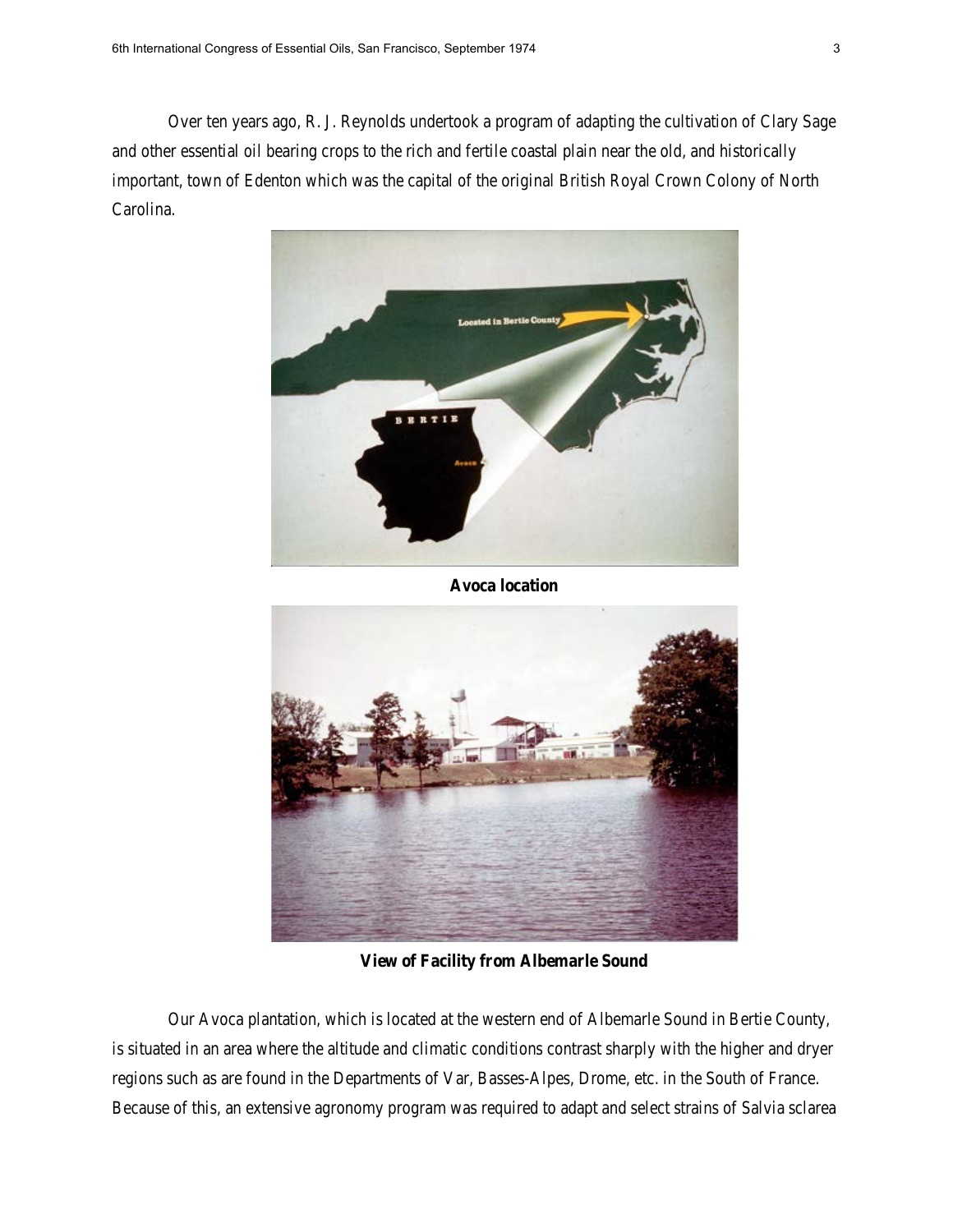L. which would produce good yields both of the essential oil and of Clary Sage Concrete - not only from an economic viewpoint, but just as important, from the standpoint of quality.



**Experimental Clary Sage Plots** 

In order to provide you with an idea of our Clary Sage plantings, these aerial photographs of some of our sage fields present a colorful picture of the plantation fields just prior to harvesting.



**An Aerial View of the Sage Fields**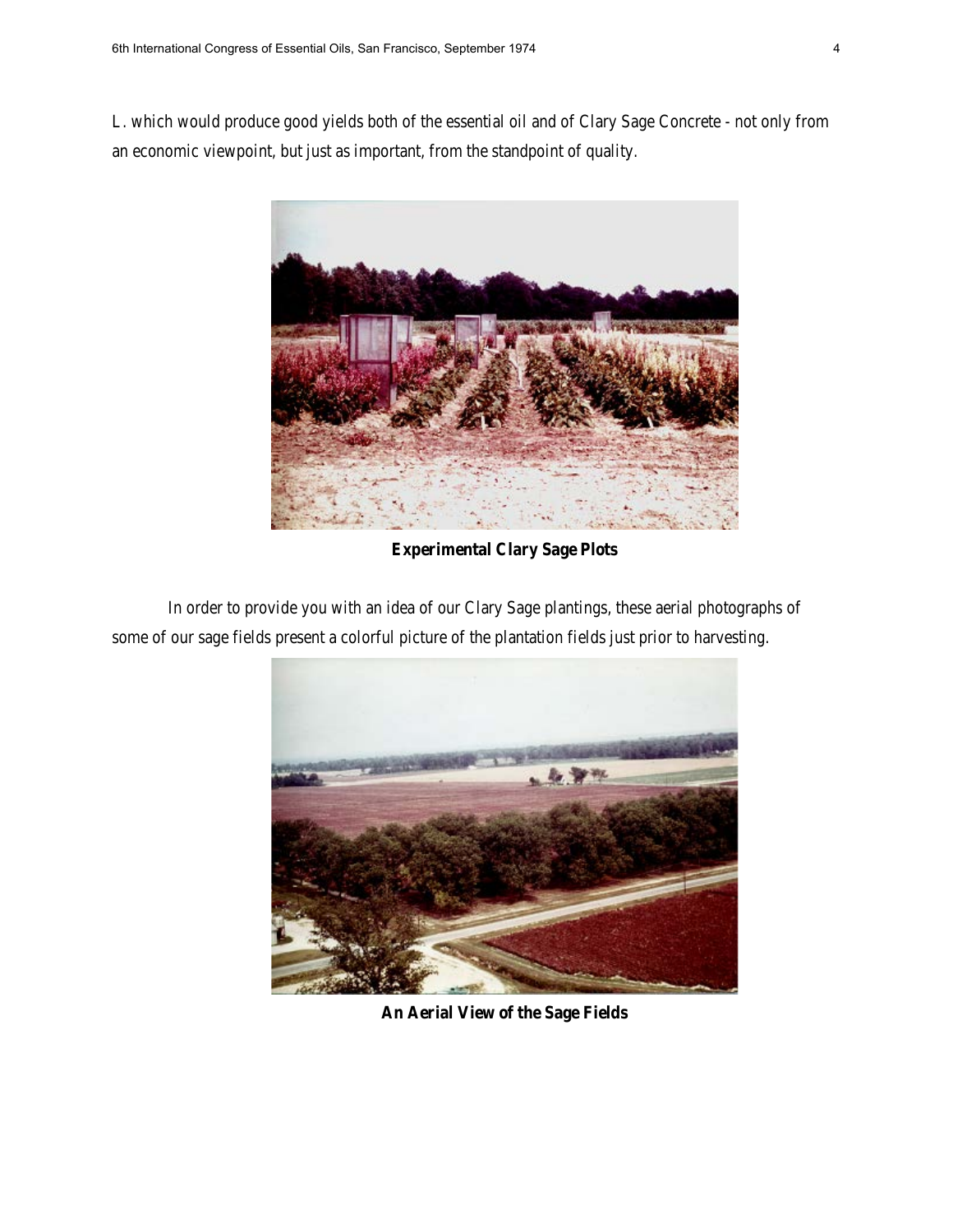

**Another Aerial View of the Sage Fields**

The foreign production of Sage and other essential oils is usually carried out on plant material grown by local farmers, which is cut, allowed to air dry, and then hauled to central distilling centers where it is placed into large stationary stills for steam distillation.

The plant material is ordinarily suspended in the body of the still on top of a large perforated grate to which chains are attached. The top of the still is then fixed in place and distillation is begun with low pressure steam<sup>(5)</sup>. Following distillation, the spent plant material may be removed with a hoist, for disposal.

Our initial experiments were conducted in a similar, but considerably smaller system simply constructed fiom a 55 gallon stainless steel drum. This portable field still followed a design kindly provided by Professor C. W. Shoppee and is modeled after a unit he has used in investigations of various indigenous oil bearing plants in the "outback" of Australia and New Zealand.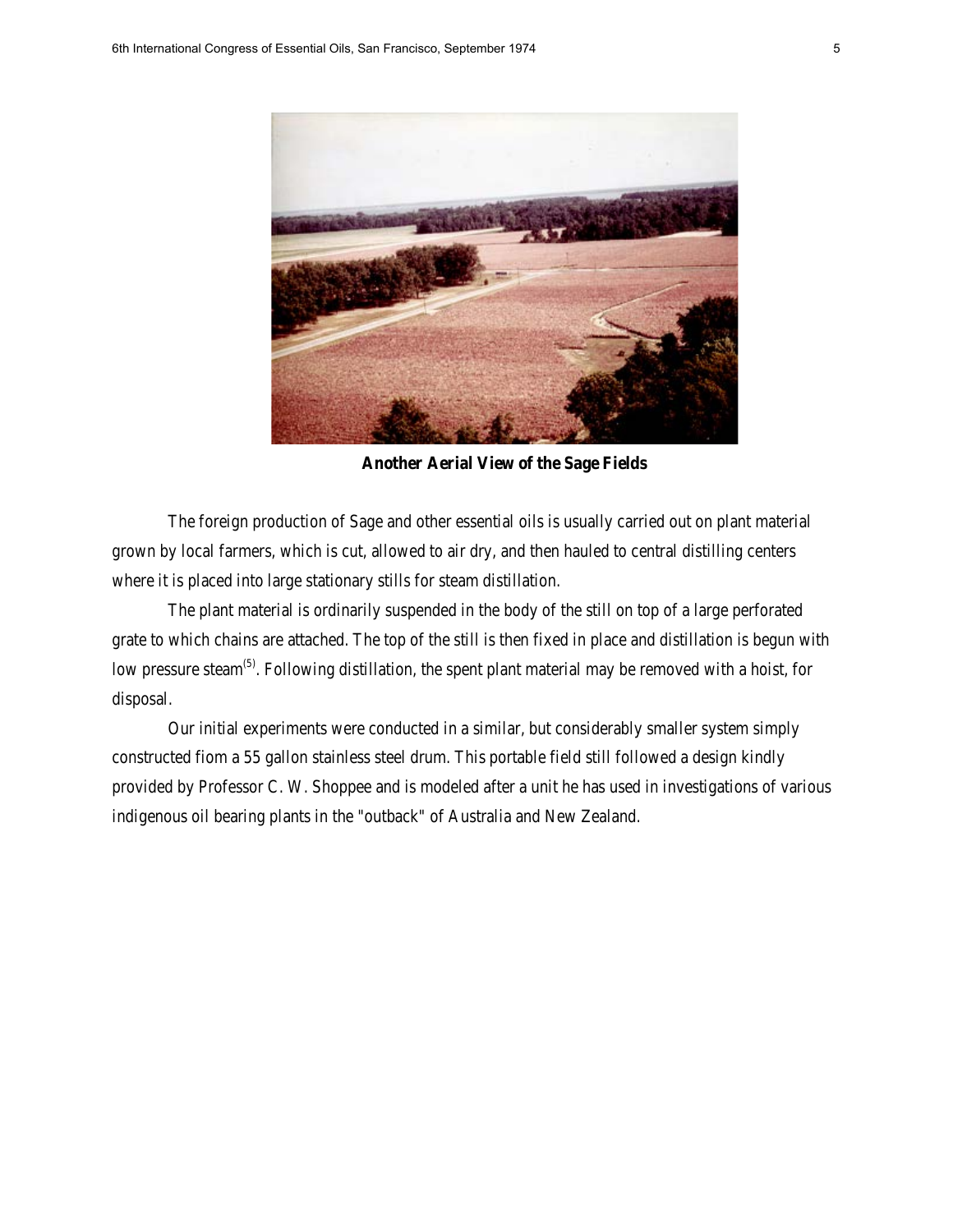

**Experimental Distillation Apparatus**



**Experimental Distillation Apparatus in Operation**

Upon successful completion of our agronomic program, we evaluated the various possible commercial methods for essential oil production. From the beginning, we felt that the use of fixed, permanent, single batch stationary stills was inefficient for large scale production. Therefore, we investigated both distillation through a continuous horizontal screw conveyor steam distillation system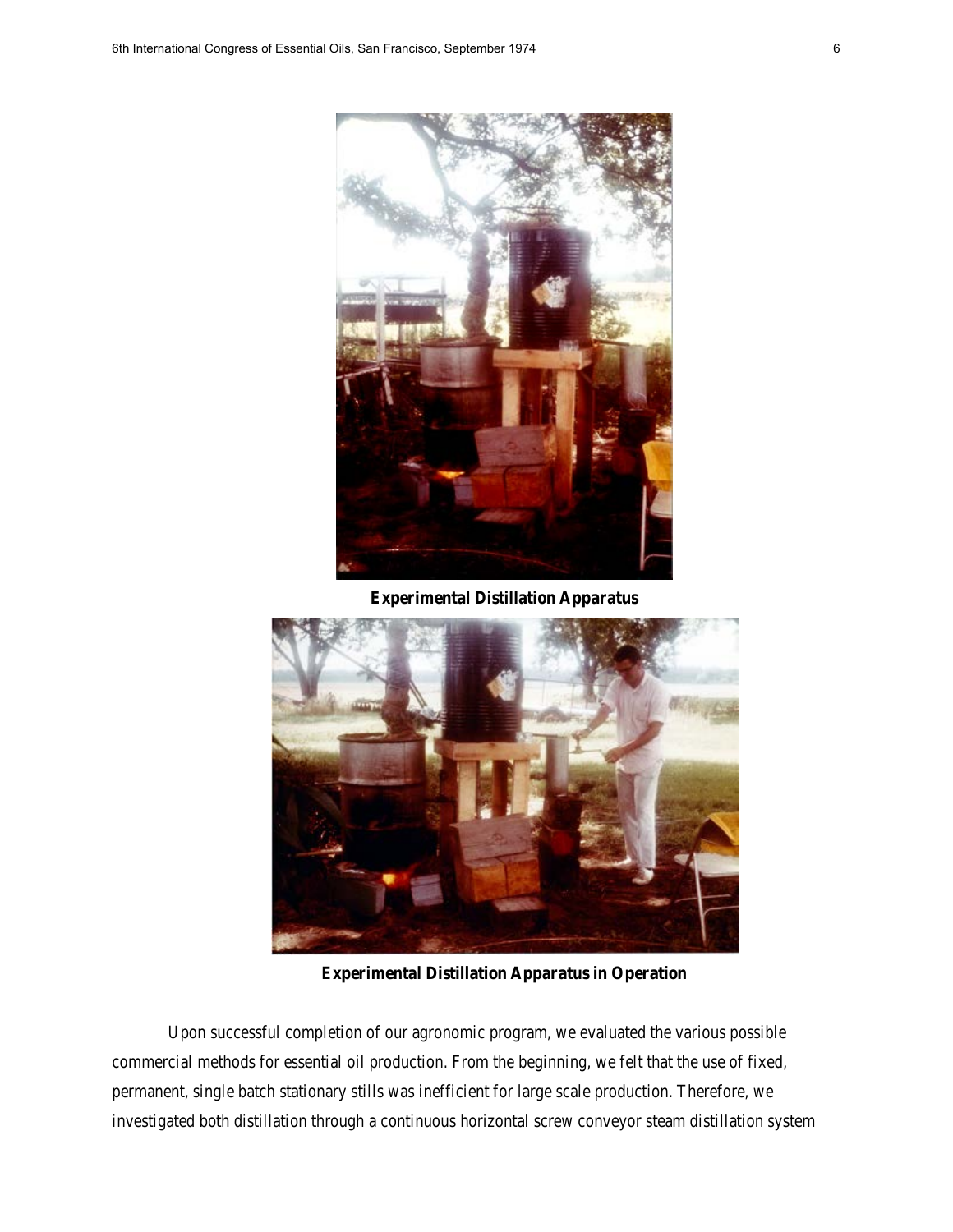(similar to the type which has been reported to be successful in the USSR), and the portable truck distillation system which is currently in widespread use for the production of peppermint and spearmint oils in the northwest United States<sup>(6)</sup>. Although both distillation systems possess considerable merit, we now feel that the efficiency of the portable truck system is best suited to our operation in that it allows us greater flexibility for expansion of oil production. Since 1971, when we first produced commercial quantities of Clary Sage oil of sage, we have been increasing our oil production at a rate of more than 400% per year and expect within the next few years to be able to supply reasonable quantities of North Carolina (Avoca) Clary Sage oil which may be required by the trade.



**Mechanical Harvesting of Clary Sage**



**Mechanical Harvesting of Clary Sage into Distillation Bin**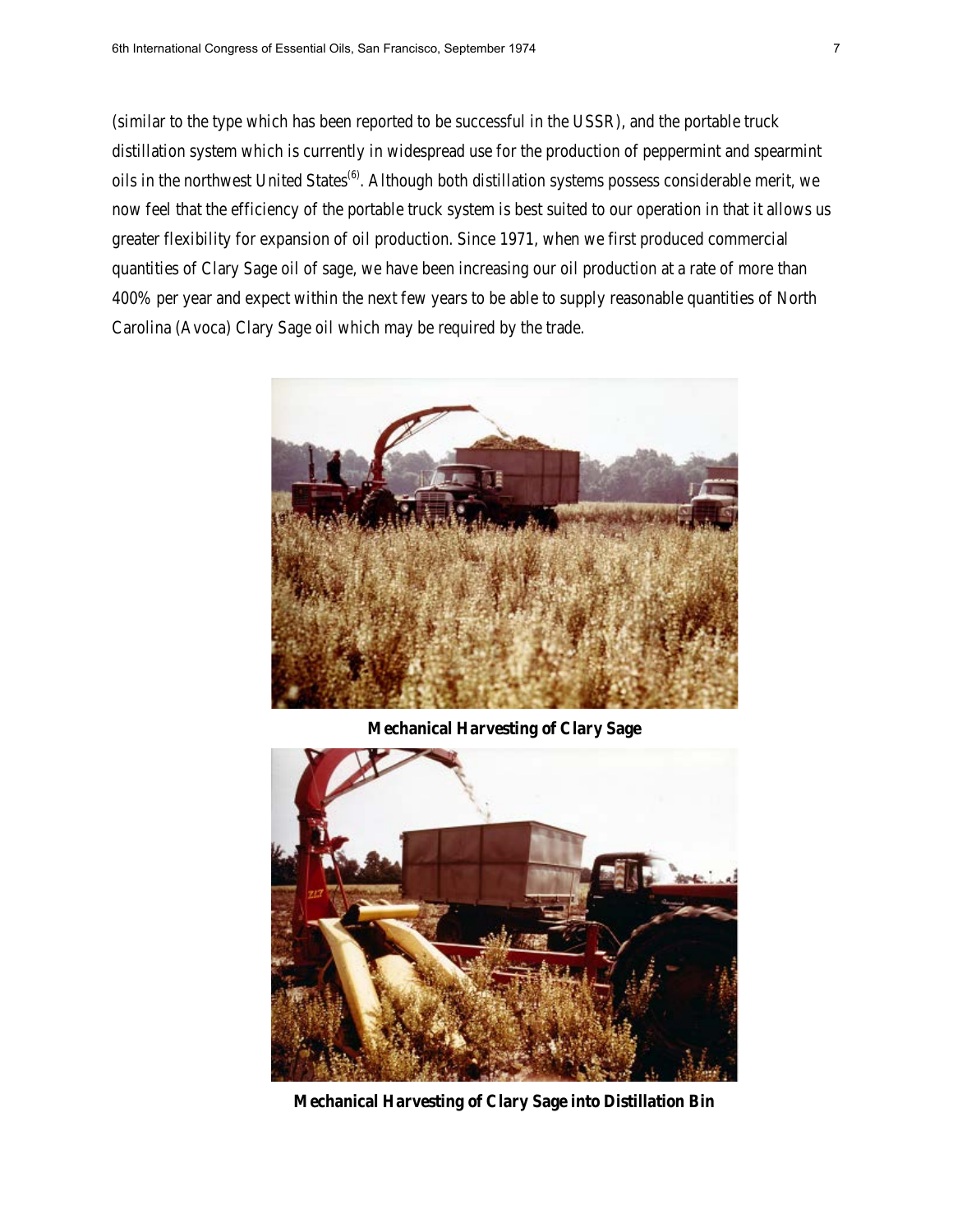

**Delivering Truck to the Distillation Unit**



**Docking a Truck Bin to the Distillation Unit**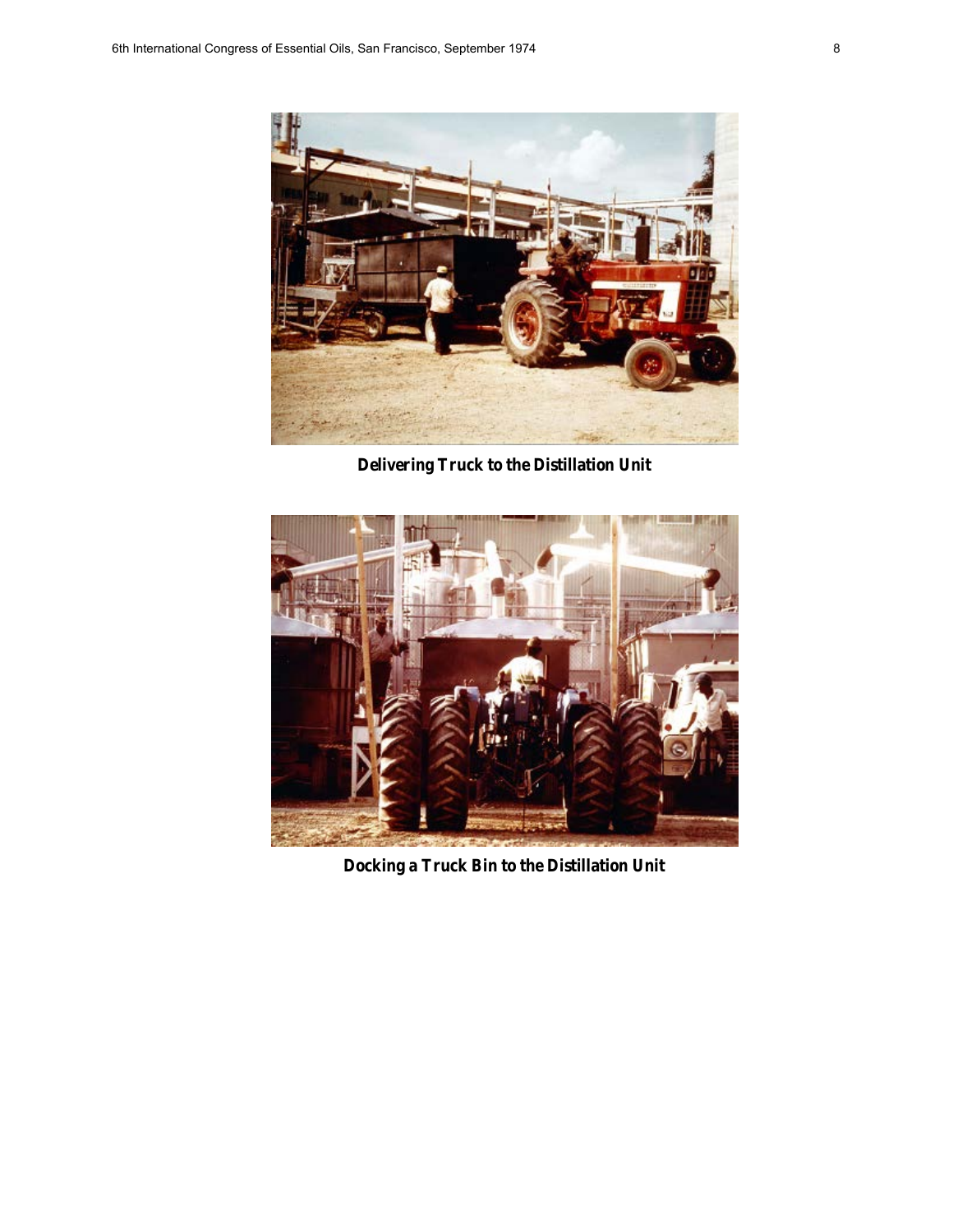

**Truck Bins at Distillation Units**



**Frank Kane taking Clary Sage Oil Sample for Q.C.**

The physical and organoleptic characteristics of our oil are more similar to those of Russian Clary Sage than French.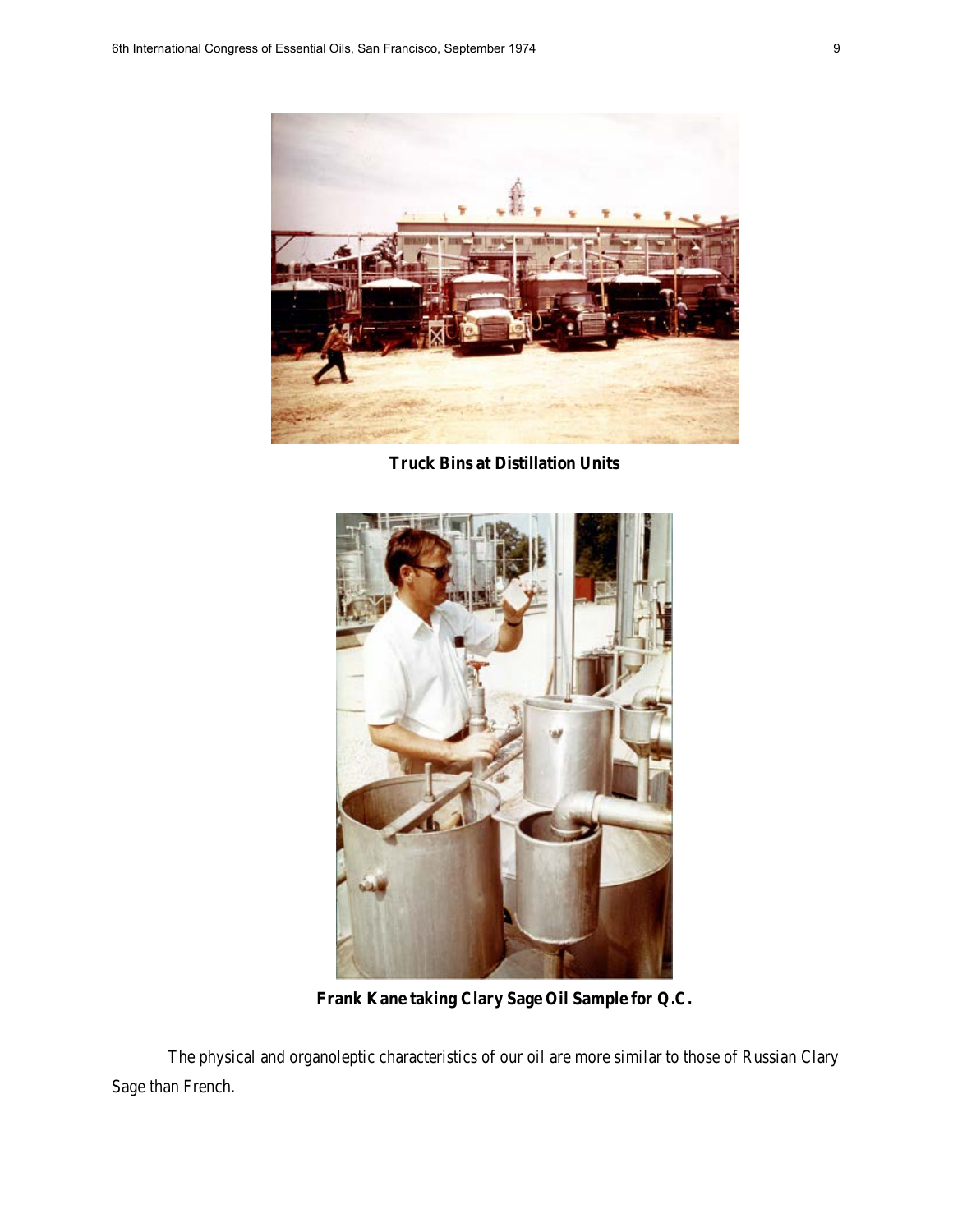

**Comparison of Three Sources of Clary Sage Oil**

This is best illustrated by examination of typical gas chromatograms (temperature programmed on a Carbowax 20M column) from samples of our Avoca oil compared to those of authentic samples of French and Russian oils . These chromatographic profiles which were obtained from our quality control laboratory provide clues that the major variations between types of Clary Sage oils occur primarily in the terpenoid and sesquiterpenoid portions with higher retention times. The slight variations in the low boiling monoterpene hydrocarbon fractions are probably indicative only of the age of cut Sage before it is processed. Organoleptically, this is of less importance to oil quality.

Examination of a series of authentic Clary Sage oils, obtained at our facility, and from France and Russia, by glass capillary gas chromatography-mass spectrometry allowed us to rapidly identify more than 94% by weight of all eluting volatile components. The twenty-six components pinpointed in this chromatogram are listed in the following table along with the identification method and source oil analyzed. It should be pointed out that, in addition to these few components, Dr. R. A. Lloyd of our laboratory estimates that the total number of trace volatile constituents may exceed 300.

The structural relationships between the monoterpenes present are all rather obvious to terpene chemists, and no particular surprises are found in the reported constituents. The monoterpene ratios observed from sample to sample and source to source are somewhat a variable of the steam distillation process and, at least to some degree, are a result of this processing. For example, it is well known that acid rearrangements of the two major Clary Sage components (linalool and linalyl acetate) can provide a rather impressive series of terpenoids, almost all of which are present in the monoterpene fraction of these oils. However, one cannot assume that such components are simply processing artifacts since Teisseire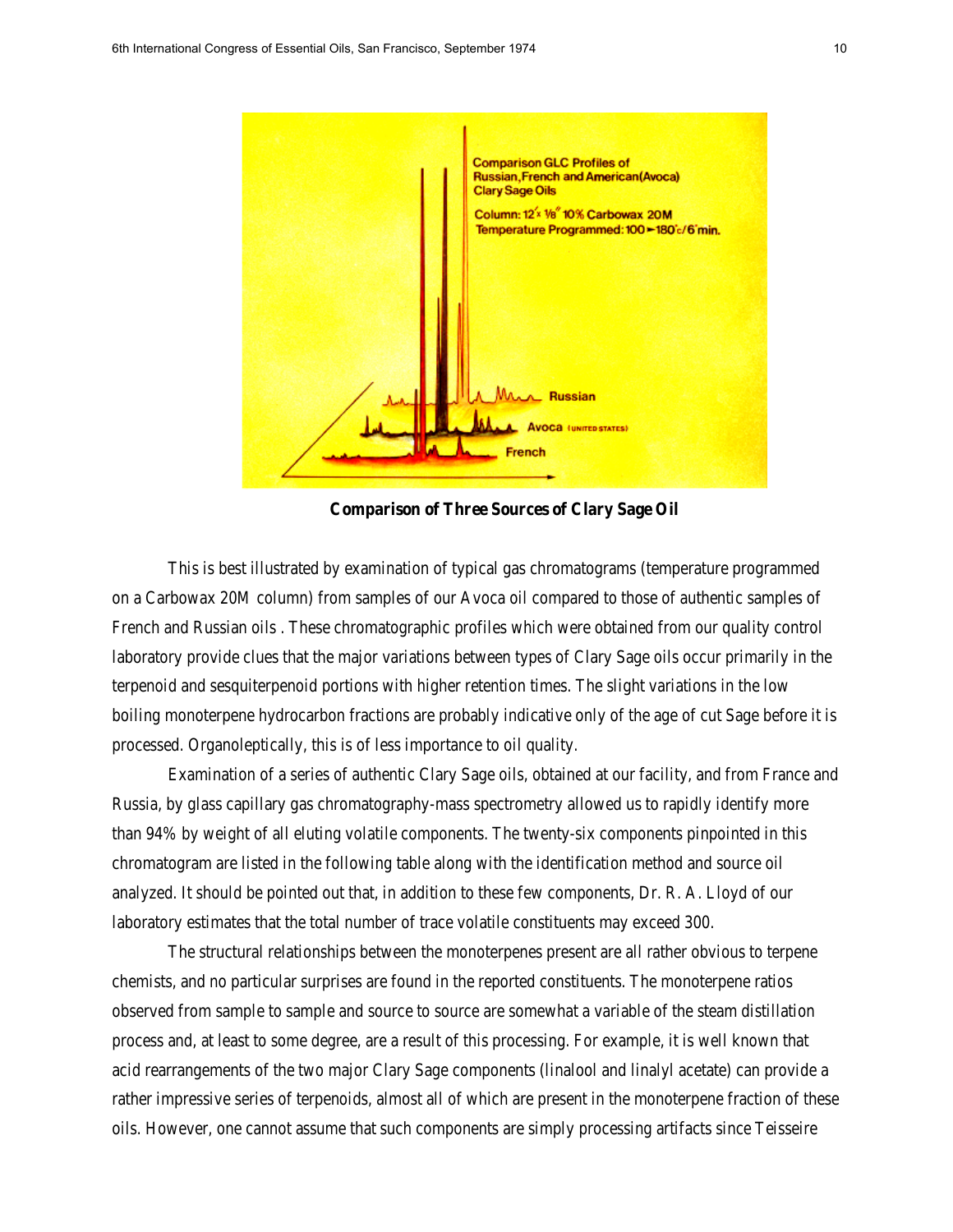|                                              |                              |               | Identification American - 1973 | <b>French - 1972</b>      | <b>French - 1972</b> | <b>French - 1972</b>      | Russian - 1972     |
|----------------------------------------------|------------------------------|---------------|--------------------------------|---------------------------|----------------------|---------------------------|--------------------|
|                                              | <b>Peak Component Name</b>   | <b>Method</b> | Avoca                          | Apt                       | <b>St. Pantaleon</b> | <b>Commercial</b>         | <b>Commercial</b>  |
| 1                                            | $\alpha$ -Pinene             | GC, MS        | X                              | X                         | $\pmb{\mathsf{X}}$   | $\boldsymbol{\mathsf{X}}$ | X                  |
| $\mathbf{2}$                                 | Camphene                     | GC            | X                              | X                         | X                    | $\boldsymbol{\mathsf{X}}$ | X                  |
| 3                                            | $\beta$ -Pinene              | GC, MS        | X                              | X                         | X                    | X                         | X                  |
| 4                                            | <b>Myrcene</b>               | GC, MS        | X                              | X                         | X                    | X                         | X                  |
| 5                                            | $\alpha$ -Terpinene          | GC, MS        | X                              | X                         | X                    | $\boldsymbol{\mathsf{X}}$ | X                  |
| 6                                            | Limonene                     | GC, MS        | X                              | X                         | X                    | X                         | $\pmb{\mathsf{X}}$ |
| $\overline{7}$                               | Ocimene (isomer I)           | GC, MS        | X                              | X                         | X                    | X                         | X                  |
| 8                                            | Ocimene (isomer II)          | GC, MS        | X                              | X                         | X                    | $\boldsymbol{\mathsf{X}}$ | X                  |
| 9                                            | p-Cymene                     | GC, MS        | X                              | X                         | X                    | X                         | X                  |
| 10                                           | <b>Terpinolene</b>           | GC            | X                              | X                         | X                    | $\boldsymbol{\mathsf{X}}$ | X                  |
| 11                                           | cis-3-Hexen-1-ol             | GC            | X                              | ₩.                        | н.                   | ₩.                        | $\pmb{\mathsf{X}}$ |
| 12                                           | Linalool                     | GC, MS        | $\mathbf x$                    | X                         | X                    | $\boldsymbol{\mathsf{X}}$ | X                  |
| 13                                           | <b>Linalyl acetate</b>       | GC, MS        | X                              | X                         | X                    | X                         | X                  |
| 14                                           | Terpinen-4-ol                | GC, MS        | X                              | X                         | X                    | X                         | X                  |
| 15                                           | β-caryophyllene              | GC, MS        | X                              | X                         | X                    | $\boldsymbol{\mathsf{X}}$ | X                  |
| 16                                           | CitroneUyl acetate           | GC            | X                              | X                         | X                    | X                         | X                  |
| 17                                           | $trans$ - $\beta$ -Terpineol | GC            | X                              | X                         | X                    | $\mathbf x$               | X                  |
| 18                                           | $\alpha$ -Terpineol and      | GC, MS        | X                              | X                         | X                    | $\boldsymbol{\mathsf{X}}$ | X                  |
| 18a                                          | <b>Terpinyl acetate</b>      | GC, MS        | $\mathbf x$                    | X                         | X                    | $\mathbf x$               | $\mathbf{x}$       |
| 19                                           | $\beta$ -Gurjunene           | <b>MS</b>     | $\mathbf x$                    | X                         | X                    | $\boldsymbol{\mathsf{X}}$ | X                  |
| 20                                           | Neryl acetate                | GC,MS         | X                              | X                         | X                    | X                         | X                  |
| 21                                           | <b>Geranyl acetate</b>       | GC            | X                              | X                         | X                    | X                         | X                  |
| 22                                           | <b>Citronellol</b>           | GC            | н.                             | X                         | X                    | X                         | ⊷                  |
| 23                                           | <b>Nerol</b>                 | GC, MS        | X                              | $\mathbf x$               | X                    | $\mathbf x$               | X                  |
| 24                                           | Geraniol                     | GC.MS         | X                              | $x -$                     | X                    | X                         | $\mathbf{x}$       |
| 25                                           | <b>Caryophyllene Oxide</b>   | GC, MS        | $\mathbf x$                    | $\boldsymbol{\mathsf{x}}$ | X                    | $\boldsymbol{\mathsf{x}}$ | X                  |
| <b>Total Volatiles relative to tridecane</b> |                              |               | 71.66%                         | 66.46%                    | 65.17%               | 67.26%                    | 73.14%             |
| <b>Percent of Volatiles identified</b>       |                              |               | 96.5                           | 95.1                      | 95.6                 | 94.4                      | 97.0               |

**TABLE COMPONENTS OF CLARY SAGE ESSENTIAL OILS1**

<sup>1</sup> FFAP glass capillary column, FID, temperature programed, 60-205<sup>o</sup> @ 2<sup>o</sup>/min.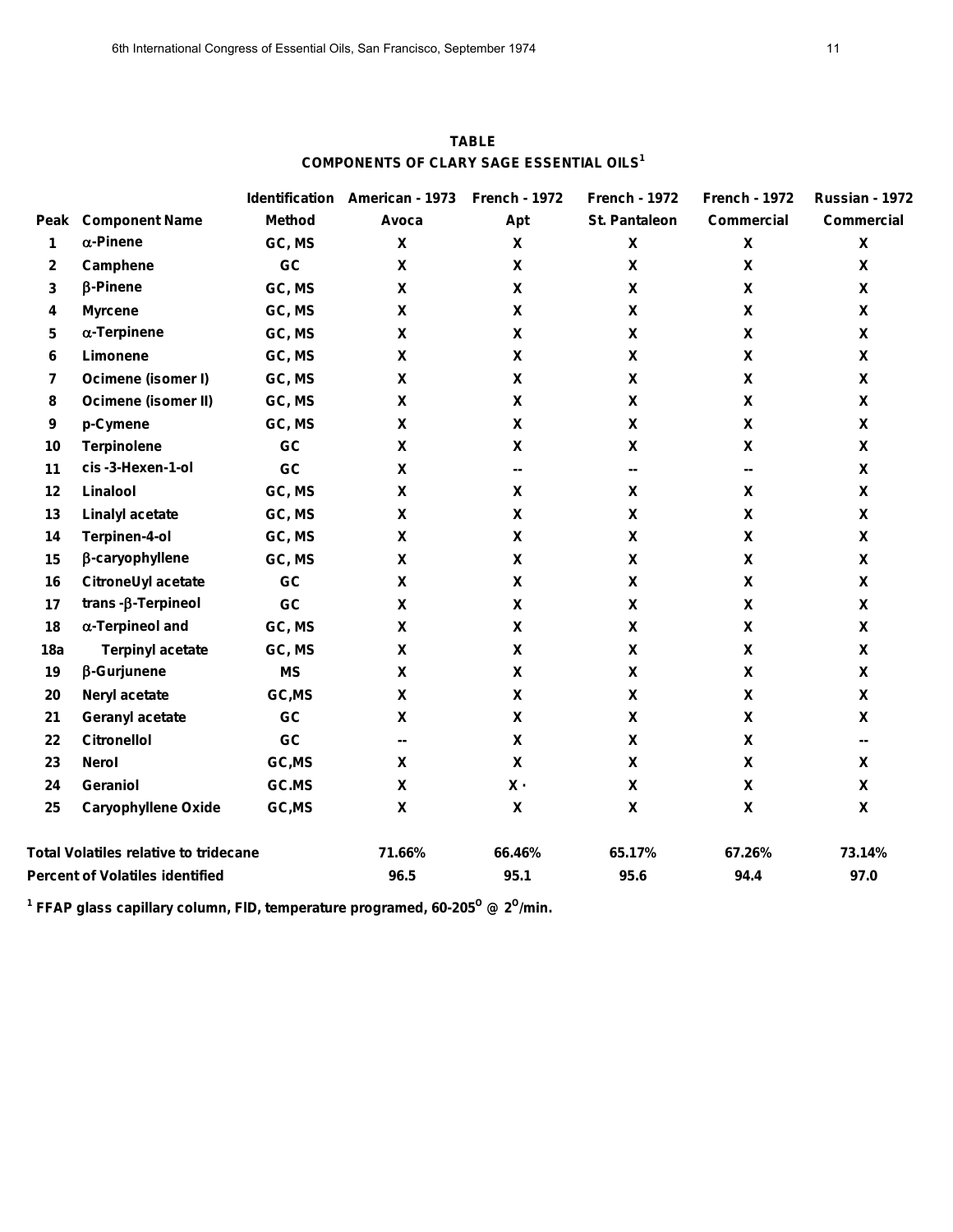and Bernard<sup>(7)</sup> have shown that the optical activity of the linalool and  $\alpha$ -terpineol present are in differing enantiomeric (chiral) forms than that which would arise via hydrolysis and artifact formation during distillation.

Combining our findings with those published in the literature, I would now like to present a series of Tables listing the known constituents of Clary Sage oils<sup>(7-9).</sup>

# **REPORTED COMPONENTS OF CLARY SAGE OILS I. MONOTERPENOIDS**

| $\alpha$ -PINENE     | <b>LINALOOL</b>              |  |  |  |  |
|----------------------|------------------------------|--|--|--|--|
| <b>CAMPHENE</b>      | <b>GERANIOL</b>              |  |  |  |  |
| <b>MYRCENE</b>       | <b>NEROL</b>                 |  |  |  |  |
| $\beta$ -PINENE      | <b>CITRONELLOL</b>           |  |  |  |  |
| <b>LIMONENE</b>      | $\alpha$ -TERPINEOL          |  |  |  |  |
| $\alpha$ -OCIMENE    | TERPINEN-4-OL*               |  |  |  |  |
| $\beta$ -OCIMENE     | $trans-\beta$ -TERPINE0L**   |  |  |  |  |
| <b>CINEOLE</b>       |                              |  |  |  |  |
| p-CYMENE             | <b>LINALYL ACETATE</b>       |  |  |  |  |
| cis-ALLOOCIMENE      | <b>GERANYL ACETATE</b>       |  |  |  |  |
| trans-ALLOOCIMENE    | <b>NERYL ACETATE</b>         |  |  |  |  |
| $\alpha$ -TERPINENE* | <b>CITRONELLYL ACETATE**</b> |  |  |  |  |
| γ-TERPINENE          | $\alpha$ -TERPINYL ACETATE*  |  |  |  |  |
| <b>TERPINOLENE</b>   |                              |  |  |  |  |
| $\delta$ -3-CARENE   |                              |  |  |  |  |
|                      |                              |  |  |  |  |

\_\_\_\_\_\_\_\_\_\_\_\_\_\_\_\_\_\_\_\_\_\_\_\_\_\_\_\_\_\_\_\_\_\_\_\_\_\_\_\_\_\_\_\_\_\_\_\_\_\_\_\_\_\_\_\_\_\_\_\_\_\_\_\_\_\_\_\_\_\_\_\_\_\_

**\*NEW COMPOUNDS IDENTIFIED IN THIS WORK (GC, MS) \*\*NEW COMPOUNDS TENTATIVELY IDENTIFIED IN THIS WORK (GC ONLY) \*\*\*NEW COMPOUNDS TENTATIVELY IDENTIFIED IN THIS WORK (MS ONLY)**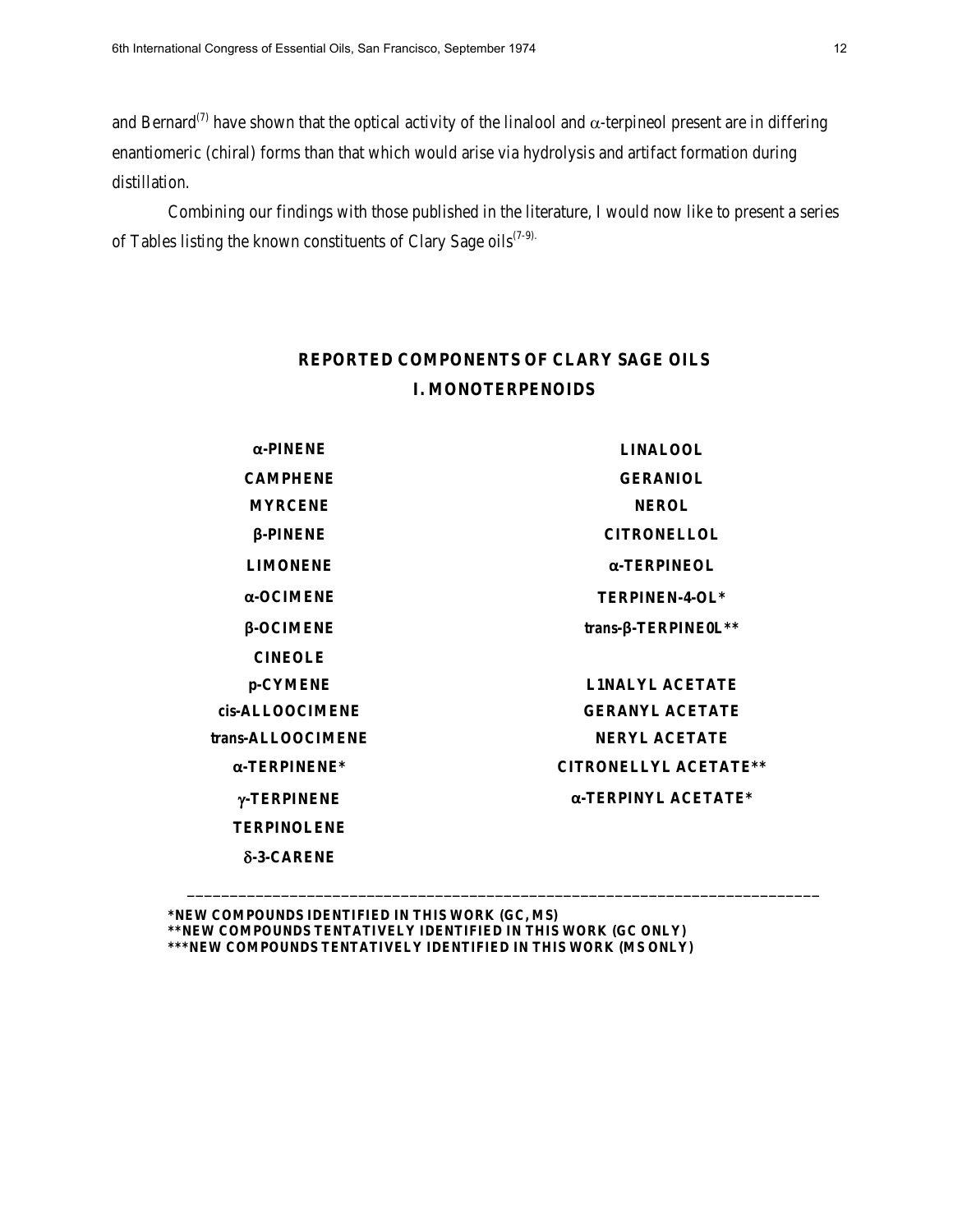## **REPORTED COMPONENTS OF CLARY SAGE OILS II. SESQUITERPENOIDS**

**β-SANTALENE NEROLIDYL ACETATE (?)**

**α-CUBEBENE** γ**-MURULENE α-COPAENE EREMOPHILEHE β-COPAENE** ε**-MURULENE YLANGENE** δ**-CADINENE β-ELEMENE** γ**-CADINENE β-CARYOPHYLLENE α-CALACORENE AROMADENDRENE β-GURJUNENE\*\*\* α-MURULENE β-CARYOPHYLLENE OXIDE\* α-HUMULENE NEROLIDOL (?)**

#### **\*NEW COMPOUNDS IDENTIFIED IN THIS WORK (GC, MS) \*\*NEW COMPOUNDS TENTATIVELY IDENTIFIED IN THIS WORK (GC ONLY) \*\*\*NEW COMPOUNDS TENTATIVELY IDENTIFIED IN THIS WORK (MS ONLY)**

### **REPORTED COMPONENTS OF CLARY SAGE OILS**

**\_\_\_\_\_\_\_\_\_\_\_\_\_\_\_\_\_\_\_\_\_\_\_\_\_\_\_\_\_\_\_\_\_\_\_\_\_\_\_\_\_\_\_\_\_\_\_\_\_\_\_\_\_\_\_\_\_\_\_\_\_\_\_\_\_\_\_\_\_\_\_\_\_\_\_\_\_\_\_\_\_\_\_\_\_\_\_\_\_\_\_\_\_\_\_\_\_\_\_\_\_\_\_\_**

## **III. MISCELLANEOUS**

**\_\_\_\_\_\_\_\_\_\_\_\_\_\_\_\_\_\_\_\_\_\_\_\_\_\_\_\_\_\_\_\_\_\_\_\_\_\_\_\_\_\_\_\_\_\_\_\_\_\_\_\_\_\_\_\_\_\_\_\_\_\_\_\_\_\_\_\_\_\_\_\_\_\_\_\_\_\_\_\_\_\_\_\_\_\_\_\_\_\_\_\_\_\_\_\_\_\_\_\_\_\_\_\_**

*cis***-3-HEXENOL n-HEXANAL**

**n-PENTANOL ACETALDEHYDE n-HEXANOL PROPIONALDHYDE 3-OCTANOL BUTYRALDEHYDE 1-OCTEN-3-OL n-PENTANAL n-HEPTANAL SCLAREOL n-OCTANAL n-NONANAL BENZALDEHYDE FURFURAL**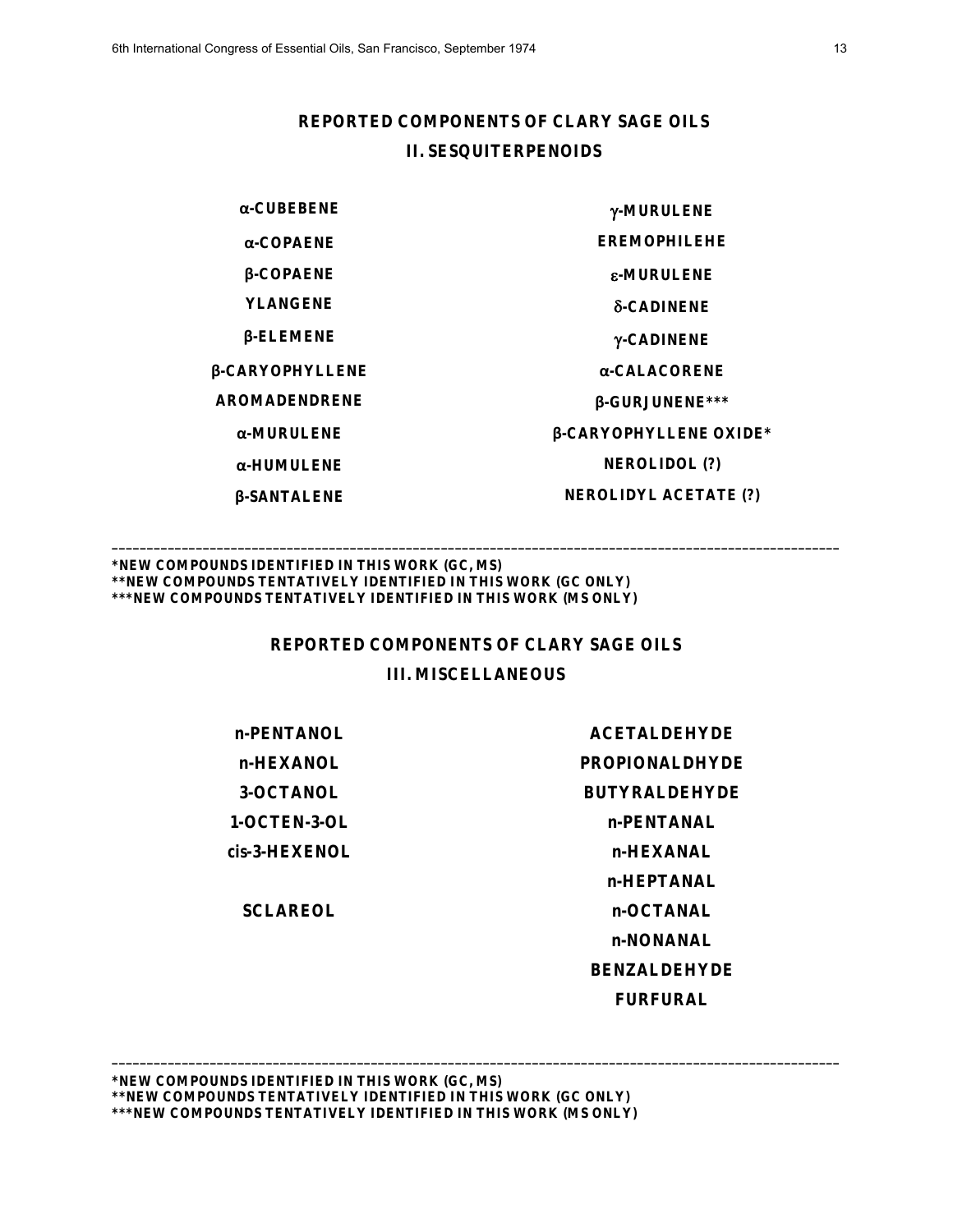You will note that we have placed question marks beside several of the reported constituents because were unable to confirm their presence in our studies even though we had authentic synthetic samples available for comparison.

We now wish to report for the first time the presence of trans-β-terpineol, terpinen-4-ol,  $\alpha$ terpinene, β-gurjunene (tentative), and of particular interest, a sesquiterpene epoxide present as 0.2-1.0% of the volatiles which we presume to be the portion of the sesquiterpene sage oil fraction described by Teisseire<sup>(7)</sup> in 1957 as a part of the amber odor fraction possessing an epoxide linkage. β-Caryophyllene epoxide, which indeed contributes an amber fixative note, was confirmed by us to be present in six separate Clary Sage oils obtained from various regions and sources. This interesting oxide has also been recently identified by Enzell and co-workers<sup> $(10)$ </sup> in Oriental tobacco and undoubtedly is one of the more important contributors to the amber/tobacco-like dry out note of Clary Sage.



**β-CARYOPHYLLENE OXIDE**

The interesting results obtained in this brief look at sage oil constituents only scratch the surface of what we are sure will prove to be a worthwhile challenged to those who desire to carry out a more extensive analysis of Clary Sage oil.

Let me now turn to the subject of specialty perfume and flavor products arising from the processing of Clary Sage Concrete.

As you will note from this series of photographs, we have constructed the largest stainless steel extraction facility in the world for the continuous extraction of botanical materials.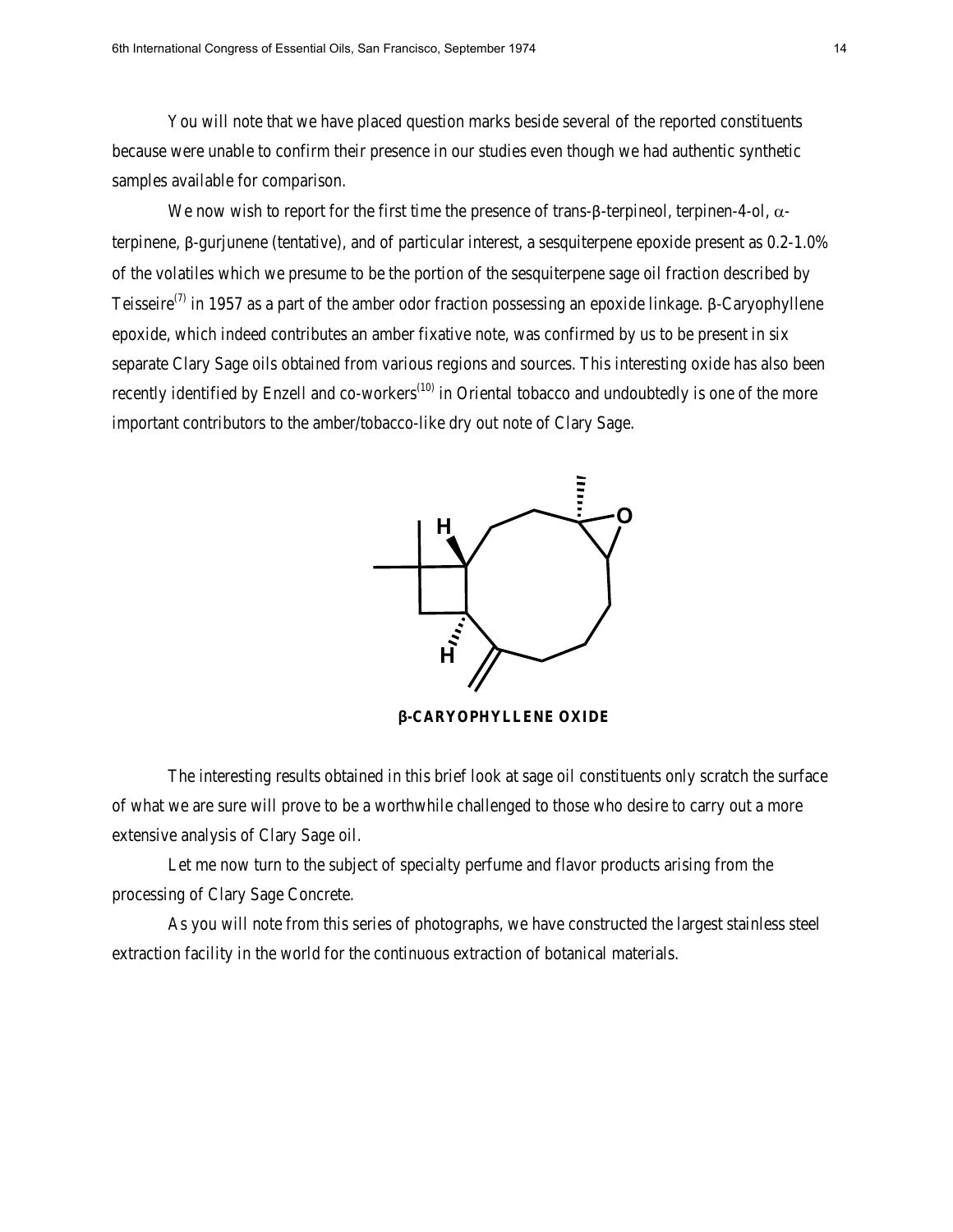

**Rotocell in Operation to Extract Sclareol from Plant Material after Distillation**



**Conveying Plant Material into Rotocell for Extraction** 

In this way, we process very large quantities of Clary Sage Concrete for the main chemical constituent, "Sclareol"<sup>(11)</sup>. Sclareol, in its own right, possesses very little aroma but is extremely useful in perfumery for its "fixing" power.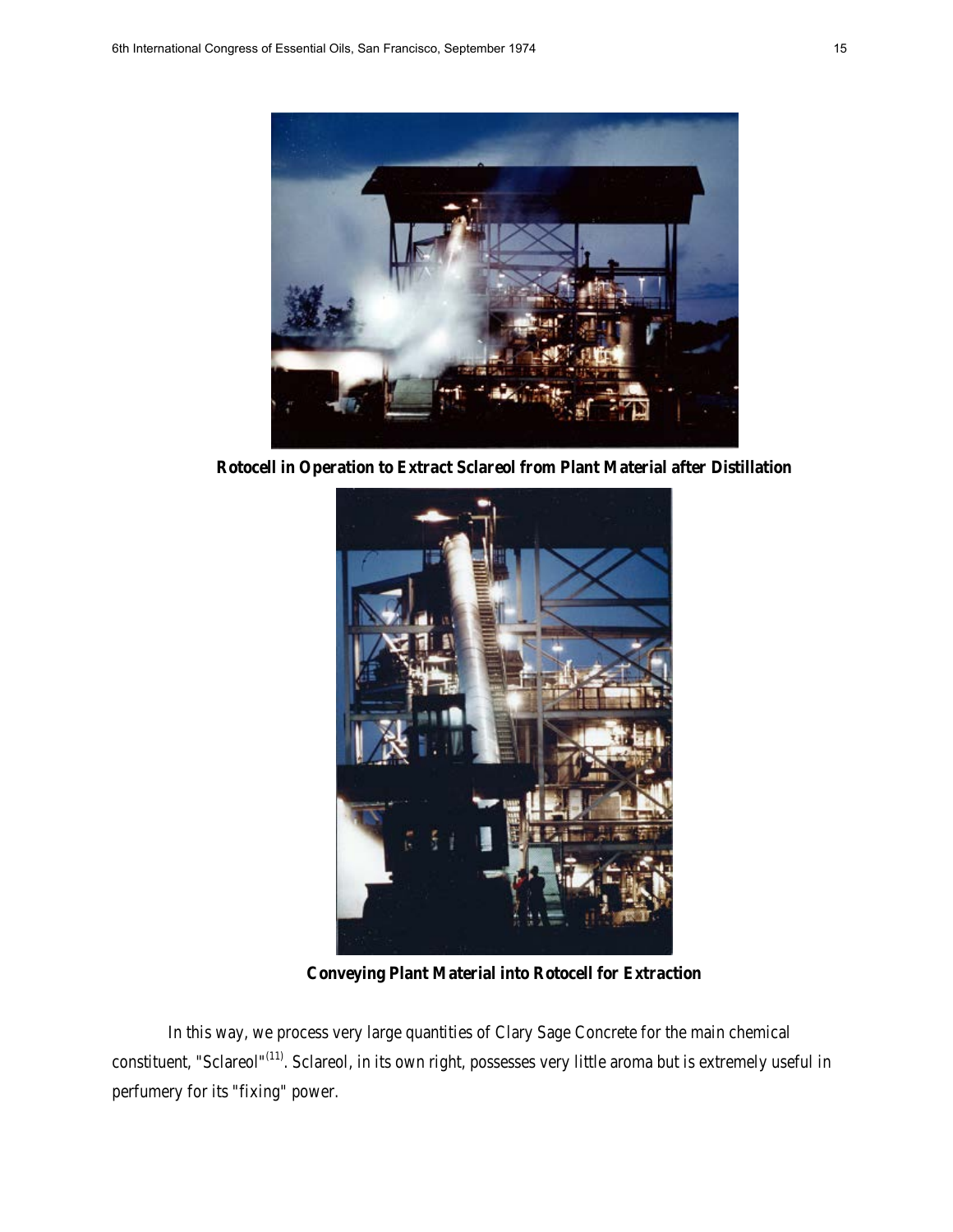

**Sclareol Filling Line after Purification** 

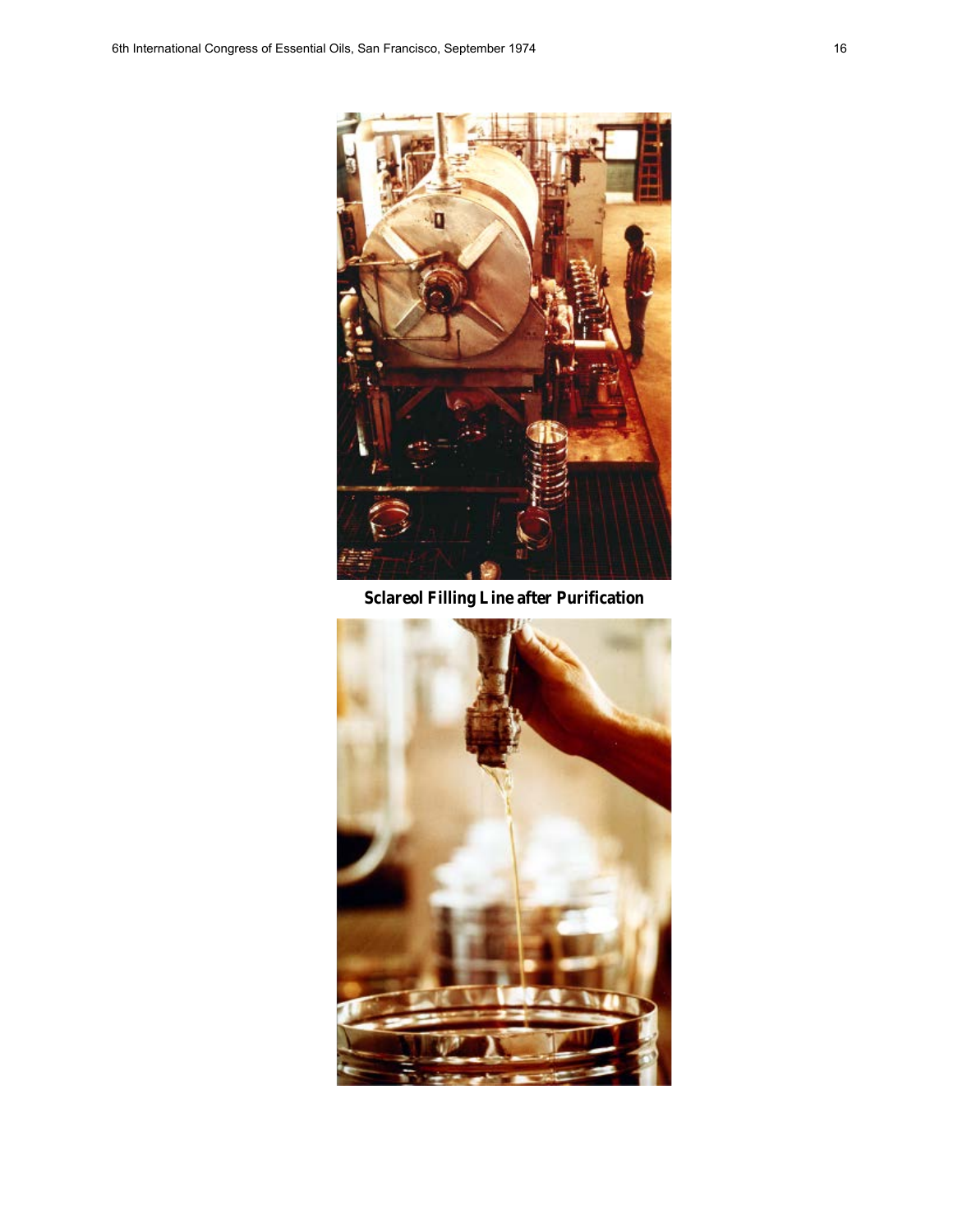This versatile diterpene alcohol is also the starting material for an important series of perfume and flavor chemicals $(12)$ .

Controlled oxidation and cyclization of sclareol affords a material (Norambrienolide), commonly referred to as "Sclareol-lactone" or "Sclareolide". Sclareolide, an oxidative degradation product of Ambriene from ambergris<sup>(13)</sup>, is also a well-known tobacco constituent, having been isolated by Schumacher from Oriental tobacco<sup> $(14)$ </sup> and by Japanese workers from cigar tobacco<sup> $(15)$ </sup>. Contrary to numerous published reports<sup>(16)</sup> that this substance is odorless, we reported in 1973<sup>(17)</sup> that, on vaporization, this material possesses a marked cedar/amber-like note . In solution, it has remarkable value for perfume oils - providing not only a fixative effect, but also a long lasting faint amber character. This material, produced in our chemical manufacturing facility at Avoca, is now widely used throughout the world in both fine perfumes and tobacco. Sclareolide is also the intermediate for production of an important ambergris substitute and the next sequence illustrates this chemical conversion<sup> $(18)$ </sup>.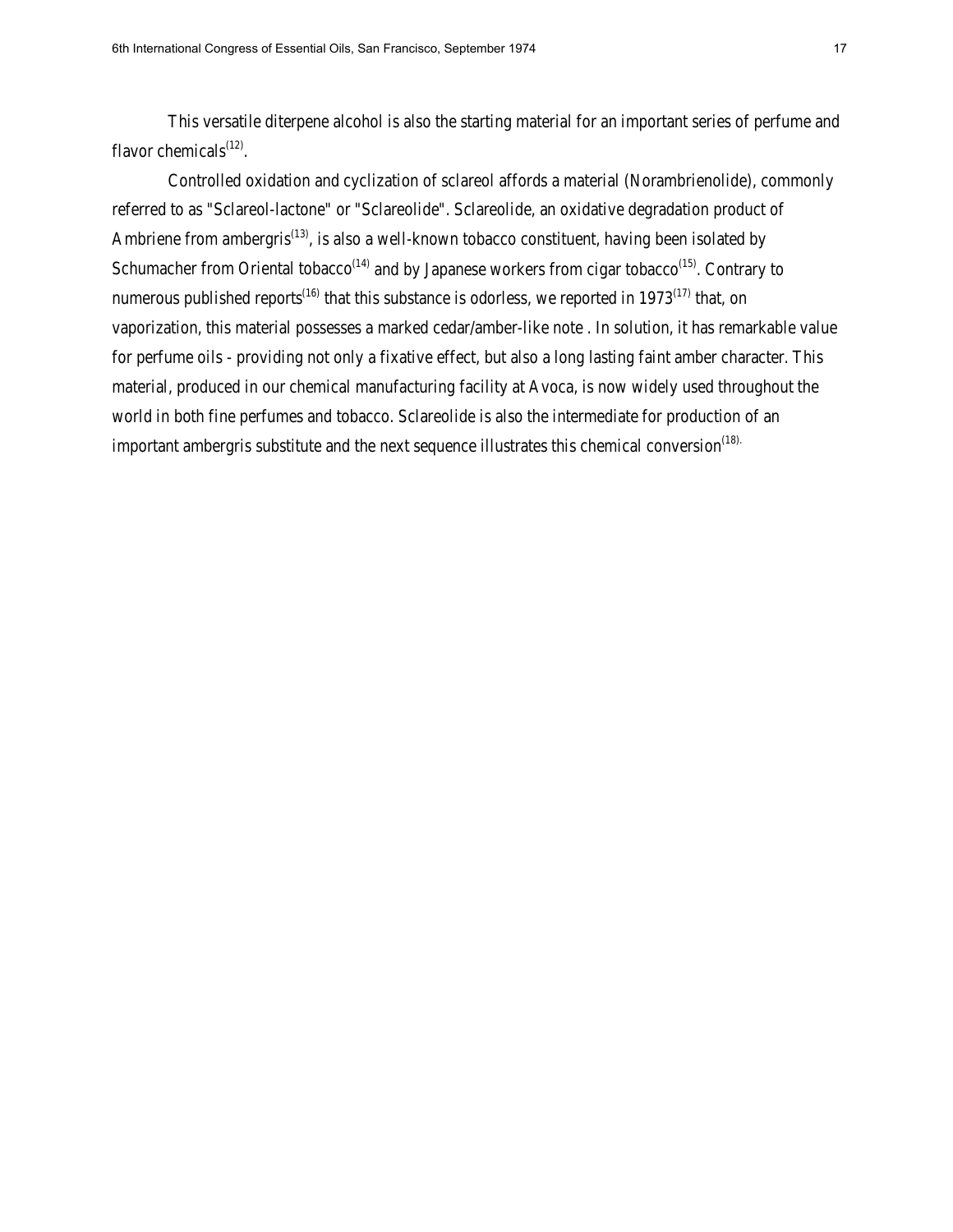

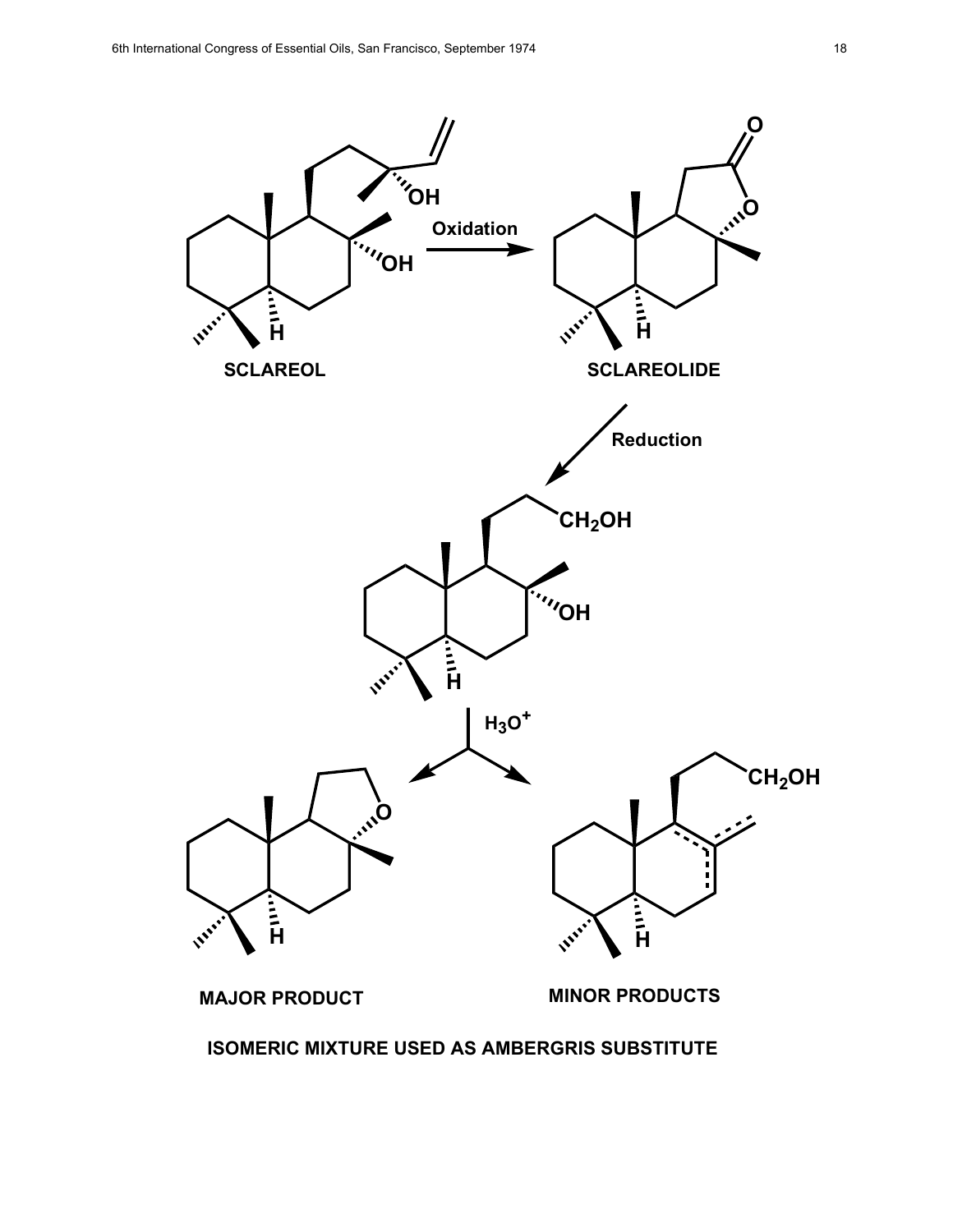In summary, we have shown only one facet of our continuing interest in botanicals for the perfume and flavor industry.



**Capsicum Pepper (Hot Chiles) Field**



**Mechanical Harvesting of Capsicum Peppers** 

A commercial program of agronomics, processing, and extraction of Capsicum peppers has also been developed at our Avoca facility over the last few years, and experimental programs with such essential oil bearing plants as peppermint, spearmint, and others, have provided the base for a viable new agri-business complex in North Carolina.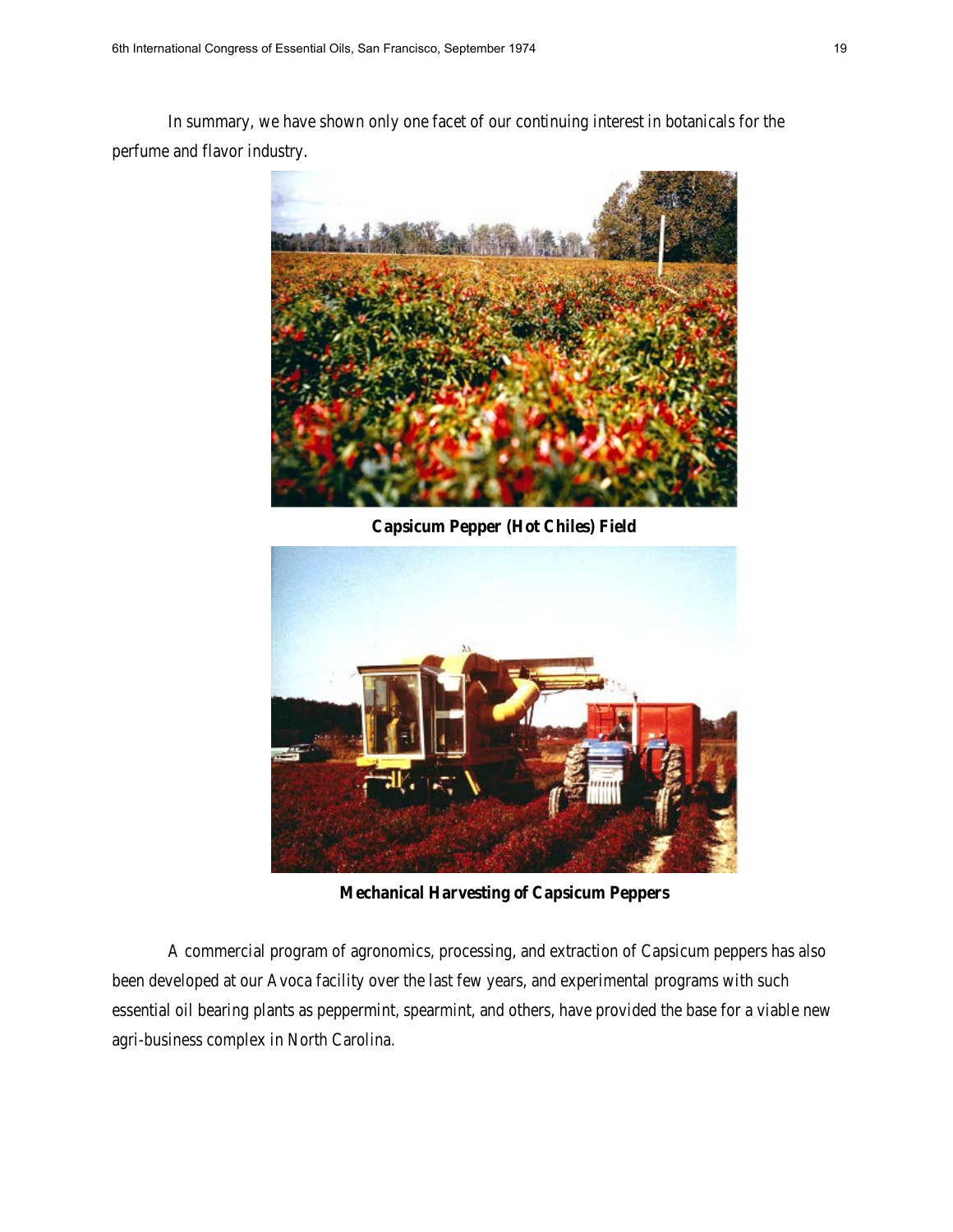#### **REFERENCES**

- 1. E. S. Guenther, The American Perfumer and Essential Oil Review, 27, 425-428 (1932); 36,48-49 (1941); S. Arctander, Perfume and Flavor Materials of Natural Origin, S. Arctander, Pub., Elizabeth, N.J.,1960, pp. 567-570.
- 2. E. Guenthcr, The Essential Oils, Vol. 3, D. Van Nostrand Co., New York, 1949, pp. 710-735.
- 3. E. Gildemeister/Fr. Hoffman, Die Atherischen Ole, Band VII B, Akademie-Verlag, Berlin, 1961, pp. 122-132.
- 4. J. C. Leffingwell, H. J. Young, and E. Bernasek, Tobacco Flavoring for Smoking Products, R. J. Reynolds Tobacco Co., 1972, pp. 58-59.
- 5. E. Guenther, The Essential Oils, Vol. 1, D. Van Nostrand Co., New York, 1948, pp. 113-178.
- 6. A. R. Reznikov and M. L. Vaisman, Maslo-Zhir. Prom., 37 (4), 32-3, 1971; Chem. Abstr., 75, 34175, 1971.
- 7. P. Teisseire, La France et ses Parfums. 4, 243-254 (1961); P. Teisseire and P. Bernard, Recherches, No. 7, 2-9 (1957); ibid. No. 5, 32-37 (1955).
- 8. R. Vlahov, I. Ivanov, and D. Ivanov, Parf. Cosm. Sav., 13 (No. 8), 600-602 (1970).
- 9. S, Tchorbadjiev, D. Ivanov, V. Marinov, V. Stoyanova, Compt. rend. Acad. Bulg. Sci., 22 (No. 3), 297-299 (1969).
- 10. J. R. Hlubucck, A.J. Aasen, B. J. Kimland, and C. P.. Enzell, Phytochemistry, 12, 2555-2557 (1973).
- 11. C. E. Teague, Jr., T. C. James, and C. D. Mays, Process for Recovering Sclareol from Clary Sage, U. S. Patent No. 3,060,172 (Oct. 23, J962).
- 12. For example, see R. C. Carnbie, Chem. and Ind. in New Zealand, 5-8 (November, 1967) and references therein.
- 13. C. Collin-Asselincau, E . Lederer, D. Mercier, and J . Polonsky, Bull. Soc . Chim . France, 720- 728 (1950); E . Lederer and D. Mercier, Experientia, 3, 188-189 (1947).
- 14. J. N. Schumacher, Tobacco Science, in press; presented to 27th Tobacco Chemists Research Conference, Winston-Salem, N .C . (Oct. 5, 1973).
- 15. H. Kaneko, Agric. Biol. Chem., 35 (No . 9), 1461-1462 (1971).
- 16. For example, see R. Teranishi in Gustation and Olfaction, G. Ohloff and A. F. Thomas, Ed., Academic Press, New York, 1971, p. 167.
- 17. J. C. Leffingwell, Aspects of Flavor Perception, presented to the Central North Carolina Section, American Chemical Society, Winston-Salem, N.C. (Jan . 9, 1973) ; see also J . N . Schumacher, U. S. Patent No. 2,905,576 (Sept. 22, 1959).